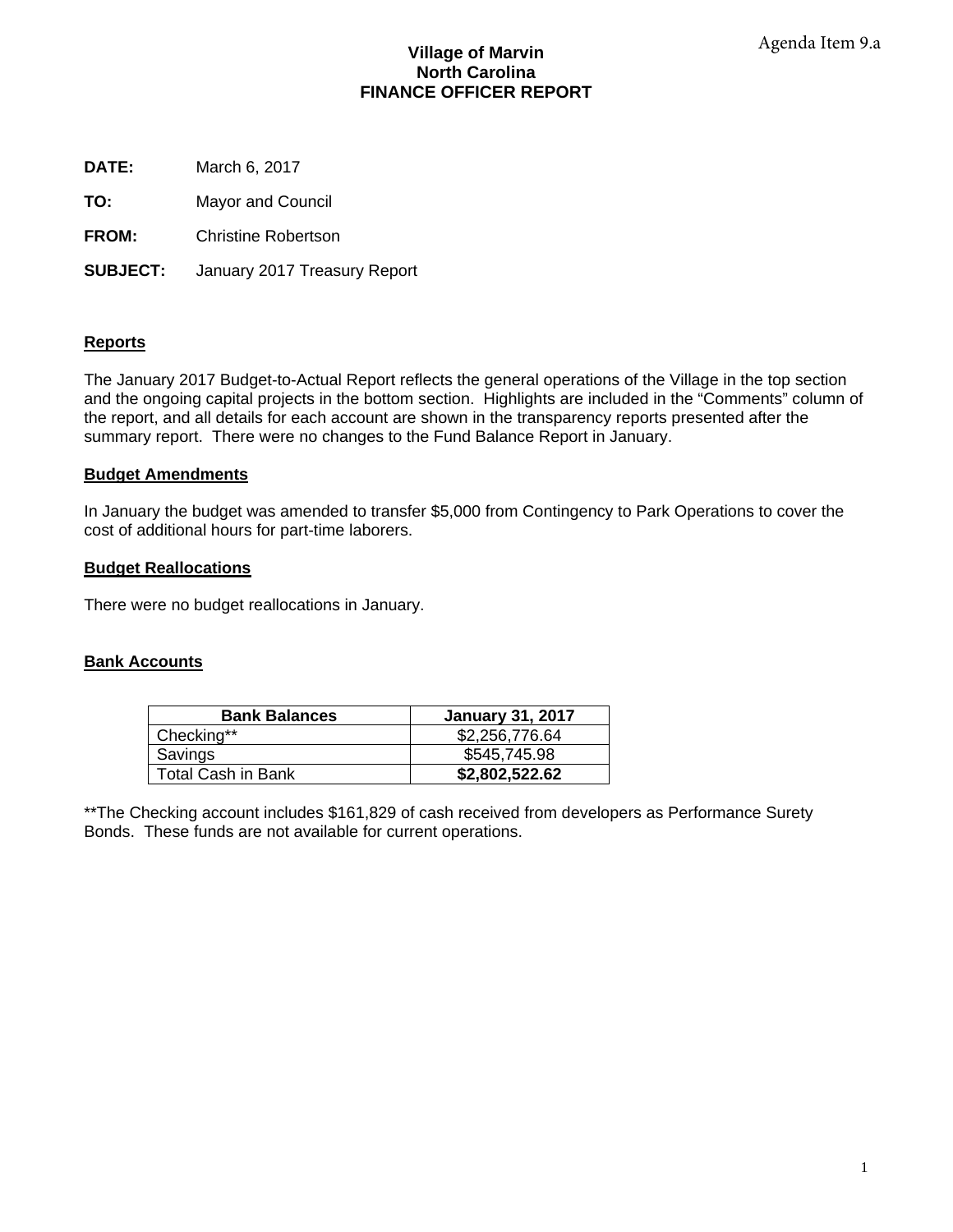| <b>Village of Marvin General Fund</b>          |                           |                                            |                                         |                                               |      |                                                                                       |
|------------------------------------------------|---------------------------|--------------------------------------------|-----------------------------------------|-----------------------------------------------|------|---------------------------------------------------------------------------------------|
| Profit & Loss Budget vs Actual (Summary Level) |                           |                                            |                                         |                                               |      |                                                                                       |
| Year to Date Ending January 31, 2017           |                           |                                            |                                         |                                               |      |                                                                                       |
|                                                |                           |                                            |                                         |                                               |      |                                                                                       |
|                                                | Actual<br>January<br>2017 | Year to<br>Date Actual<br>thru Jan<br>2017 | <b>Total</b><br>Annual<br><b>Budget</b> | <b>YTD Over</b><br>(Under) Budget % of Budget |      | <b>Comments - See Transparency Report for Details</b><br>of Current Month             |
| <b>Revenues</b>                                |                           |                                            |                                         |                                               |      |                                                                                       |
| 3001 · Ad Valorem                              | \$<br>61,202              | 516,030                                    | 511,000                                 | 5,030                                         | 101% | Tax bills were mailed in August, due January 2017                                     |
| 3200 · Motor Vehicle Tax                       | 3,241                     | 27,576                                     | 41,725                                  | (14, 149)                                     | 66%  | Collected monthly                                                                     |
| 3300 · Sales & Use Tax                         | 13,067                    | 94,126                                     | 150,000                                 | (55, 874)                                     | 63%  | Collected monthly                                                                     |
| 3400 · Alcoholic Beverage Tax                  | $\blacksquare$            |                                            | 28,760                                  | (28, 760)                                     | 0%   | Collected in May 2017                                                                 |
| 3500 · Utilities Sales Tax                     | $\overline{a}$            | 157,873                                    | 260,000                                 | (102, 127)                                    | 61%  | Collected quarterly                                                                   |
| 3600 · Zoning                                  | 35,104                    | 49,851                                     | 59,066                                  | (9,215)                                       | 84%  | Collected Broadmoor Prelim/Const Plat Fee (\$34,454) in<br>January                    |
| 3700 · Interest & Misc. Revenues               | 175                       | 2,140                                      | 755                                     | 1,385                                         | 283% |                                                                                       |
| 3800 · Powell Bill Allocation                  | $\mathbf{r}$              | 132,410                                    | 120,670                                 | 11,740                                        | 110% | Collected in September and December                                                   |
| 3850 · Fee in Lieu for Green Space             | $\overline{\phantom{a}}$  | $\blacksquare$                             | 20,000                                  | (20,000)                                      | 0%   | Final plat for Broadmoor - expected Spring 2017                                       |
| <b>Total Revenues</b>                          | 112,789                   | 980,006                                    | 1,191,976                               | (211, 970)                                    | 82%  |                                                                                       |
|                                                |                           |                                            |                                         |                                               |      |                                                                                       |
| <b>Expenditures</b>                            |                           |                                            |                                         |                                               |      |                                                                                       |
| 4000 · Community Outreach                      | 50                        | 4,997                                      | 11,200                                  | (6,203)                                       | 45%  |                                                                                       |
| 4100 · Dues & Subscriptions                    | $\omega$                  | 9,979                                      | 12,578                                  | (2, 599)                                      | 79%  |                                                                                       |
| 4200 · Elections                               | $\sim$                    | $\sim$                                     | $\overline{\phantom{a}}$                | $\mathbf 0$                                   | 0%   |                                                                                       |
| 4300 · Furnishings & Equipment                 | $\blacksquare$            | 536                                        | 14,500                                  | (13,964)                                      | 4%   |                                                                                       |
| 4400 · Gifts                                   | $\mathbf{r}$              | 72                                         | 500                                     | (428)                                         | 14%  |                                                                                       |
| 4500 · Insurance and Bonds                     | $\overline{\phantom{a}}$  | 11,409                                     | 12,143                                  | (734)                                         | 94%  |                                                                                       |
| 4600 · Maintenance and Repair                  | $\blacksquare$            | $\overline{\phantom{a}}$                   | 228,950                                 | (228, 950)                                    | 0%   | Includes \$225K for repaving                                                          |
| 4700 · Occupancy                               | 1,677                     | 11,366                                     | 22,655                                  | (11, 289)                                     | 50%  |                                                                                       |
| 4800 · Office Expenditures                     | 973                       | 12,890                                     | 22,500                                  | (9,610)                                       | 57%  |                                                                                       |
| 5000 - Professional Services                   | 4,337                     | 39,677                                     | 73,500                                  | (33, 823)                                     | 54%  | 16.5 hours attorney time in January                                                   |
| 5100 · Prospective Acquisitions Costs          |                           | $\overline{a}$                             | 92,400                                  | (92, 400)                                     | 0%   |                                                                                       |
|                                                |                           |                                            |                                         |                                               |      | Morning traffic control and Qtly payment to UC Sheriff                                |
| 5500 · Public Safety                           | 23,667                    | 76,326                                     | 112,667                                 | (36, 341)                                     | 68%  | Dept                                                                                  |
| 6000 · Salaries & Related Expenditures         | 19,700                    | 136,318                                    | 239,274                                 | (102, 956)                                    | 57%  |                                                                                       |
| 6050 · Stipends                                | 2,800                     | 16,375                                     | 35,550                                  | (19, 175)                                     | 46%  |                                                                                       |
| 6400 · Training & Travel                       | ÷,                        | 31                                         | 8,300                                   | (8, 269)                                      | 0%   |                                                                                       |
| 6500 · Zoning Expenditures                     | 5,566                     | 45,012                                     | 64,469                                  | (19, 457)                                     | 70%  | We are watching zoning expenses as we move into the<br>second half of the fiscal year |
| 6600 · Debt Service                            | 9,210                     | 64,898                                     | 110,651                                 | (45, 753)                                     | 59%  |                                                                                       |
| 6700 · Park Operations                         | 10,126                    | 32,713                                     | 81,424                                  | (48, 711)                                     | 40%  |                                                                                       |
| 6900 · Contingency                             |                           |                                            | 48,715                                  | (48, 715)                                     | 0%   |                                                                                       |
| <b>Total Expenditures</b>                      | 78,106                    | 462,599                                    | 1,191,976                               | (729, 377)                                    | 39%  |                                                                                       |
|                                                |                           |                                            |                                         |                                               |      |                                                                                       |
| Net Revenue Over/Under Expenditures            | \$<br>34,683              | \$517,407                                  | \$                                      | \$<br>517,407                                 |      |                                                                                       |
|                                                |                           |                                            |                                         |                                               |      |                                                                                       |
| <b>Captial Projects</b>                        |                           |                                            |                                         |                                               |      |                                                                                       |
| 3900 Fund Balance Appropriated                 |                           | 1,102,425                                  | 1,102,425                               |                                               | 100% | Village Hall, Loop Extension, Tullamore Trail & Parking,<br><b>Farmers' Market</b>    |
| 90000 Cumulative Expenses                      | (7,570)                   | (39, 763)                                  | (1, 102, 425)                           | 1,062,662                                     | 4%   |                                                                                       |
|                                                |                           |                                            |                                         |                                               |      |                                                                                       |
| Net Balance Left to Spend                      | (7,570)                   | 1,062,662                                  | $\blacksquare$                          | 1,062,662                                     | 100% |                                                                                       |
|                                                |                           |                                            |                                         |                                               |      |                                                                                       |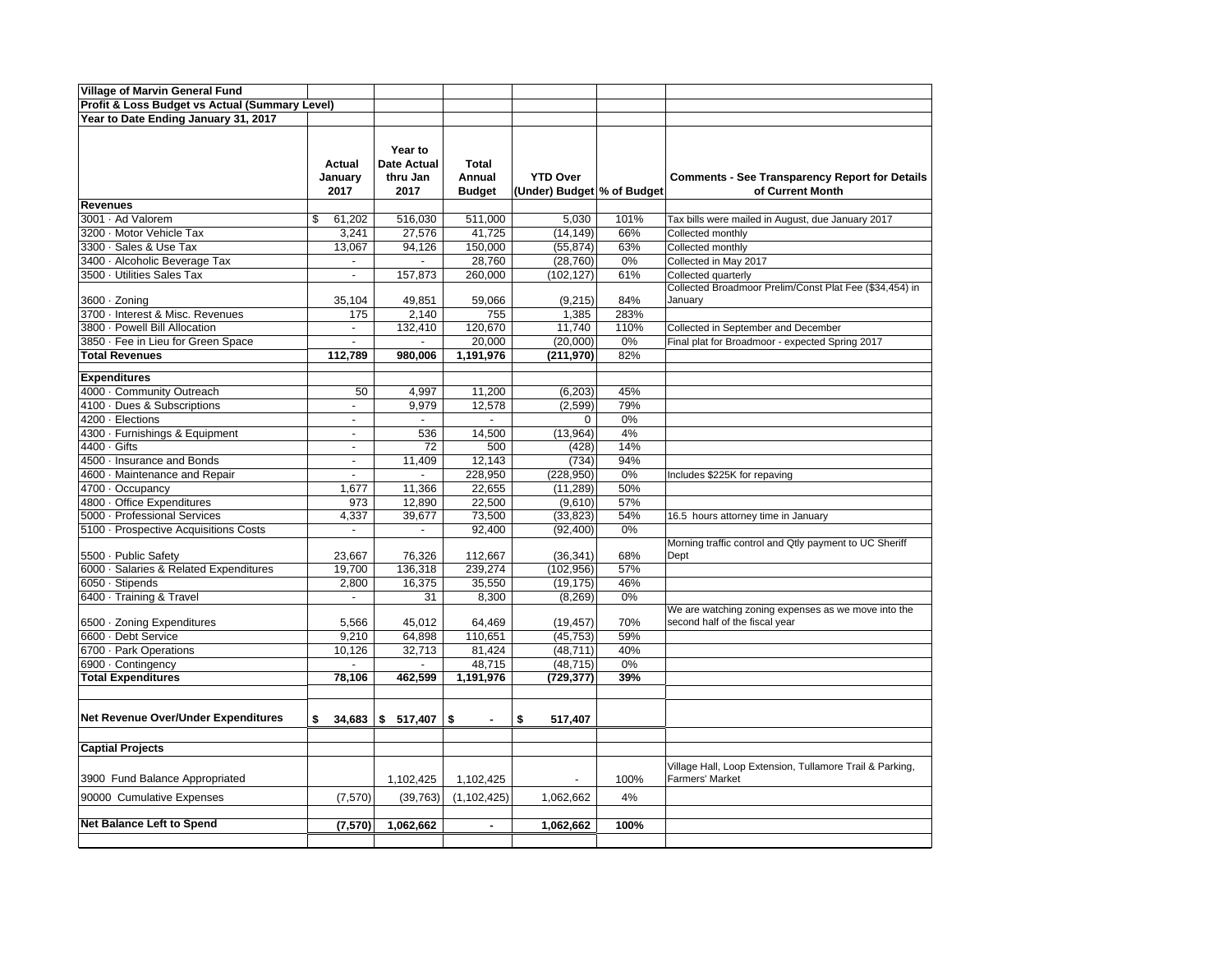## **Accrual Basis January 2017**

## **3:13 PM Village of Marvin 03/06/17 Transparency Report Revenue**

| Type                            | Date                                            | Memo                                                             | Class                                                                                                       | Amount                |
|---------------------------------|-------------------------------------------------|------------------------------------------------------------------|-------------------------------------------------------------------------------------------------------------|-----------------------|
| 3001 - Ad Valorem               |                                                 |                                                                  |                                                                                                             |                       |
| Deposit                         | 3002 - Prior Years Taxes<br>01/09/2017          | Clark                                                            | General Fund: VOM                                                                                           | 345.95                |
|                                 | Total 3002 · Prior Years Taxes                  |                                                                  |                                                                                                             | 345.95                |
|                                 | 3005 - Current Year Taxes                       |                                                                  |                                                                                                             |                       |
| Deposit                         | 01/03/2017                                      | Deposit                                                          | General Fund: VOM                                                                                           | 25,232.32             |
| Deposit<br>Deposit              | 01/04/2017<br>01/05/2017                        | Deposit<br>Deposit                                               | General Fund: VOM<br>General Fund: VOM                                                                      | 2,463.02<br>10,716.68 |
| Deposit                         | 01/09/2017                                      | Deposit                                                          | General Fund: VOM                                                                                           | 14,547.05             |
| Deposit                         | 01/12/2017                                      | Deposit                                                          | General Fund: VOM                                                                                           | 1,363.71              |
| Deposit                         | 01/18/2017                                      | Deposit                                                          | General Fund: VOM                                                                                           | 987.39                |
| Deposit<br>Deposit              | 01/19/2017<br>01/23/2017                        | Deposit<br>Deposit                                               | General Fund: VOM<br>General Fund: VOM                                                                      | 1,426.10<br>1,612.24  |
| Deposit                         | 01/25/2017                                      | Deposit                                                          | General Fund: VOM                                                                                           | 835.80                |
| Deposit                         | 01/26/2017                                      | Deposit                                                          | General Fund: VOM                                                                                           | 547.95                |
| Deposit<br>Deposit              | 01/30/2017<br>01/30/2017                        | Deposit<br>Deposit                                               | General Fund: VOM<br>General Fund: VOM                                                                      | 339.00<br>13.15       |
| General J                       | 01/31/2017                                      | Jan 2017 CC receipts                                             | General Fund: VOM                                                                                           | 417.87                |
| Deposit                         | 01/31/2017                                      | Deposit                                                          | General Fund: VOM                                                                                           | 353.98                |
|                                 | Total 3005 · Current Year Taxes                 |                                                                  |                                                                                                             | 60,856.26             |
|                                 | Total 3001 · Ad Valorem                         |                                                                  |                                                                                                             | 61,202.21             |
|                                 | 3200 - Motor Vehicle Tax                        |                                                                  |                                                                                                             |                       |
| Deposit                         | 3201 - Collection and Distrib Fee<br>01/25/2017 | NCVTS Dec 2016                                                   | General Fund: VOM                                                                                           | $-107.38$             |
|                                 | Total 3201 · Collection and Distrib Fee         |                                                                  |                                                                                                             | $-107.38$             |
|                                 | 3200 - Motor Vehicle Tax - Other                |                                                                  |                                                                                                             |                       |
| Deposit                         | 01/25/2017                                      | NCVTS Dec 2016                                                   | General Fund: VOM                                                                                           | 3,369.77              |
| Deposit                         | 01/25/2017                                      | Refunds NCVTS Nov 2016                                           | General Fund: VOM                                                                                           | $-21.42$              |
|                                 | Total 3200 · Motor Vehicle Tax - Other          |                                                                  |                                                                                                             | 3,348.35              |
|                                 | Total 3200 · Motor Vehicle Tax                  |                                                                  |                                                                                                             | 3,240.97              |
|                                 | 3300 · Sales & Use Tax<br>01/15/2017            | November 2016 Sales & Use tax                                    | General Fund: VOM                                                                                           | 13,067.41             |
| Deposit                         | Total 3300 · Sales & Use Tax                    |                                                                  |                                                                                                             |                       |
|                                 |                                                 |                                                                  |                                                                                                             | 13,067.41             |
| 3600 · Zoning<br>3602 - Permits |                                                 |                                                                  |                                                                                                             |                       |
| Deposit                         | 01/03/2017                                      | 17-11824 Preserve                                                | General Fund:Developers:Toll Brothers:The Preserve                                                          | 50.00                 |
| Deposit<br>Deposit              | 01/03/2017<br>01/04/2017                        | 17-11822 & 17-11823<br>Marvin Gardens Zoning Verification Letter | General Fund: VOM<br>General Fund:Developers:Publix (was Regency):Marvin Garde                              | 100.00<br>25.00       |
| Deposit                         | 01/09/2017                                      | 16-11736; Tullamore                                              | General Fund:Developers:Pulte:Tullamore                                                                     | 50.00                 |
| Deposit                         | 01/12/2017                                      | 16-11762 Amber Meadows                                           | General Fund:Developers:Pulte:Amber Meadows                                                                 | 50.00                 |
| Deposit<br>Deposit              | 01/12/2017<br>01/18/2017                        | 17-11826<br>16-11782 Amber Meadows                               | General Fund: VOM<br>General Fund:Developers:Pulte:Amber Meadows                                            | 25.00<br>50.00        |
| Deposit                         | 01/18/2017                                      | 17-11827                                                         | General Fund: VOM                                                                                           | 25.00                 |
| Deposit                         | 01/25/2017                                      | 16-11697 Preserve                                                | General Fund:Developers:Toll Brothers:The Preserve                                                          | 50.00                 |
| Deposit<br>Deposit              | 01/25/2017<br>01/30/2017                        | 16-11728 Preserve<br>17-11829 Preserve                           | General Fund:Developers:Toll Brothers:The Preserve<br>General Fund: Developers: Toll Brothers: The Preserve | 50.00<br>50.00        |
| Deposit                         | 01/30/2017                                      | 17-11828 Preserve                                                | General Fund:Developers:Toll Brothers:The Preserve                                                          | 50.00                 |
| General J                       | 01/31/2017                                      | Jan 2017 CC receipts                                             | General Fund: VOM                                                                                           | 75.00                 |
|                                 | Total 3602 · Permits                            |                                                                  |                                                                                                             | 650.00                |
| Invoice                         | 3603 · Development Fees<br>01/19/2017           | Preliminary/Construction Plat - Broadmoor - 86.14 acr            | General Fund:Developers:Carolina Dev Services:Broadmoor                                                     | 34,454.00             |
|                                 | Total 3603 · Development Fees                   |                                                                  |                                                                                                             | 34,454.00             |
| Total 3600 · Zoning             |                                                 |                                                                  |                                                                                                             | 35,104.00             |
|                                 | 3700 - Interest & Misc. Revenues                |                                                                  |                                                                                                             |                       |
|                                 | 3704 - Interest Income - Savings                |                                                                  |                                                                                                             |                       |
| Deposit                         | 01/31/2017                                      | monthly interest                                                 | General Fund: VOM                                                                                           | 23.17                 |
|                                 | Total 3704 · Interest Income - Savings          |                                                                  |                                                                                                             | 23.17                 |
| Deposit                         | 01/13/2017                                      | 3705 - Interest Income Checking Acct<br>monthly interest         | General Fund: VOM                                                                                           | 42.36                 |
|                                 |                                                 | Total 3705 · Interest Income Checking Acct                       |                                                                                                             | 42.36                 |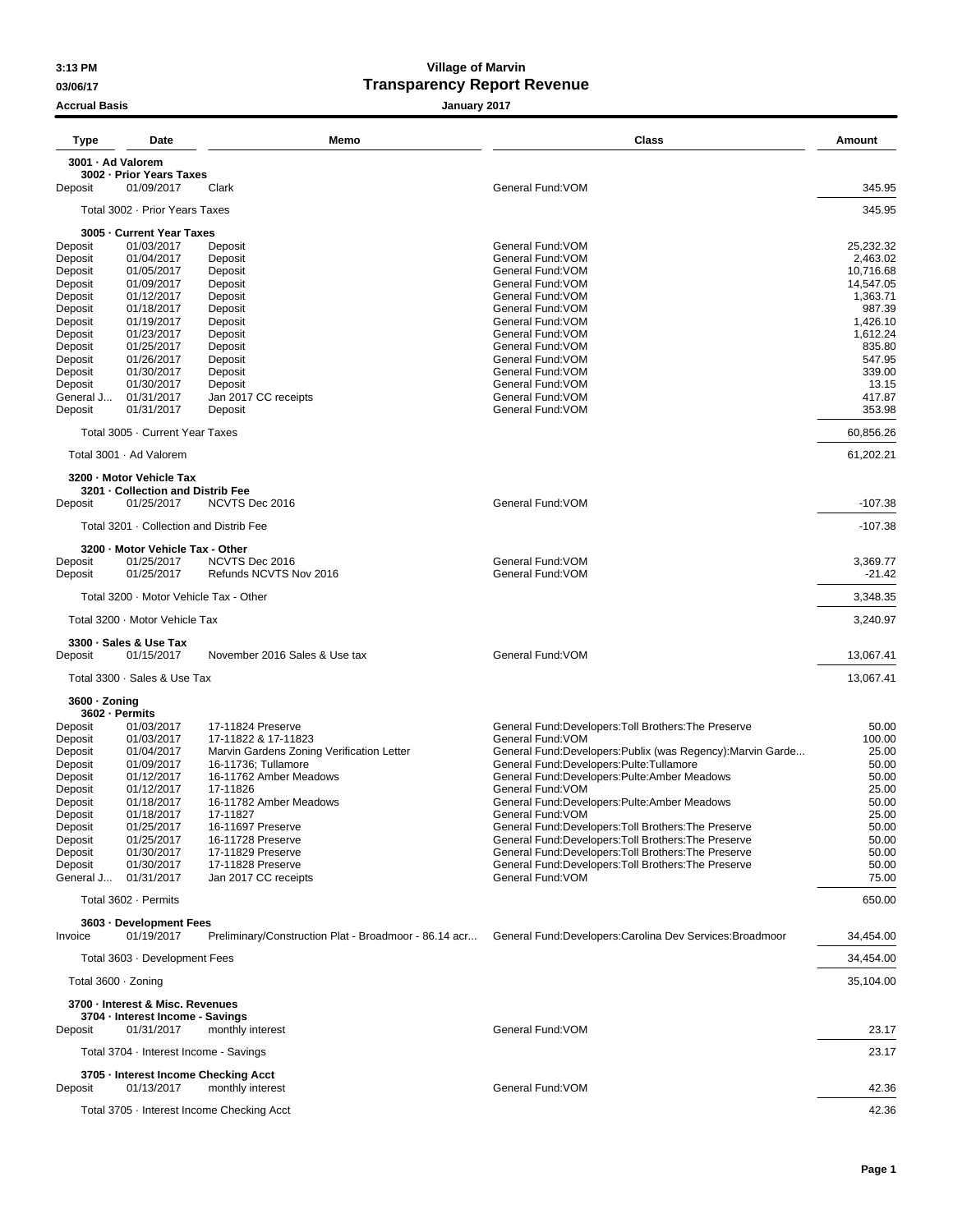## **3:13 PM Village of Marvin 03/06/17 Transparency Report Revenue**

## **Accrual Basis Accrual Basis Accrual Basis January 2017**

| <b>Type</b>  | Date                                   | Memo                                         | Class             | Amount     |
|--------------|----------------------------------------|----------------------------------------------|-------------------|------------|
|              |                                        | 3706 - Late Fee/Penalty Delinguent Tax       |                   |            |
| Deposit      | 01/12/2017                             | Deposit                                      | General Fund: VOM | 3.61       |
| Deposit      | 01/18/2017                             | Deposit                                      | General Fund: VOM | 9.05       |
| Deposit      | 01/19/2017                             | Deposit                                      | General Fund: VOM | 14.80      |
| Deposit      | 01/23/2017                             | Deposit                                      | General Fund: VOM | 29.99      |
| Deposit      | 01/25/2017                             | Deposit                                      | General Fund: VOM | 12.17      |
| Deposit      | 01/26/2017                             | Deposit                                      | General Fund: VOM | 10.97      |
| Deposit      | 01/30/2017                             | Deposit                                      | General Fund: VOM | 11.00      |
| Deposit      | 01/31/2017                             | Deposit                                      | General Fund: VOM | 17.53      |
|              |                                        | Total 3706 · Late Fee/Penalty Delinguent Tax |                   | 109.12     |
|              | Total 3700 - Interest & Misc. Revenues |                                              |                   | 174.65     |
| <b>TOTAL</b> |                                        |                                              |                   | 112.789.24 |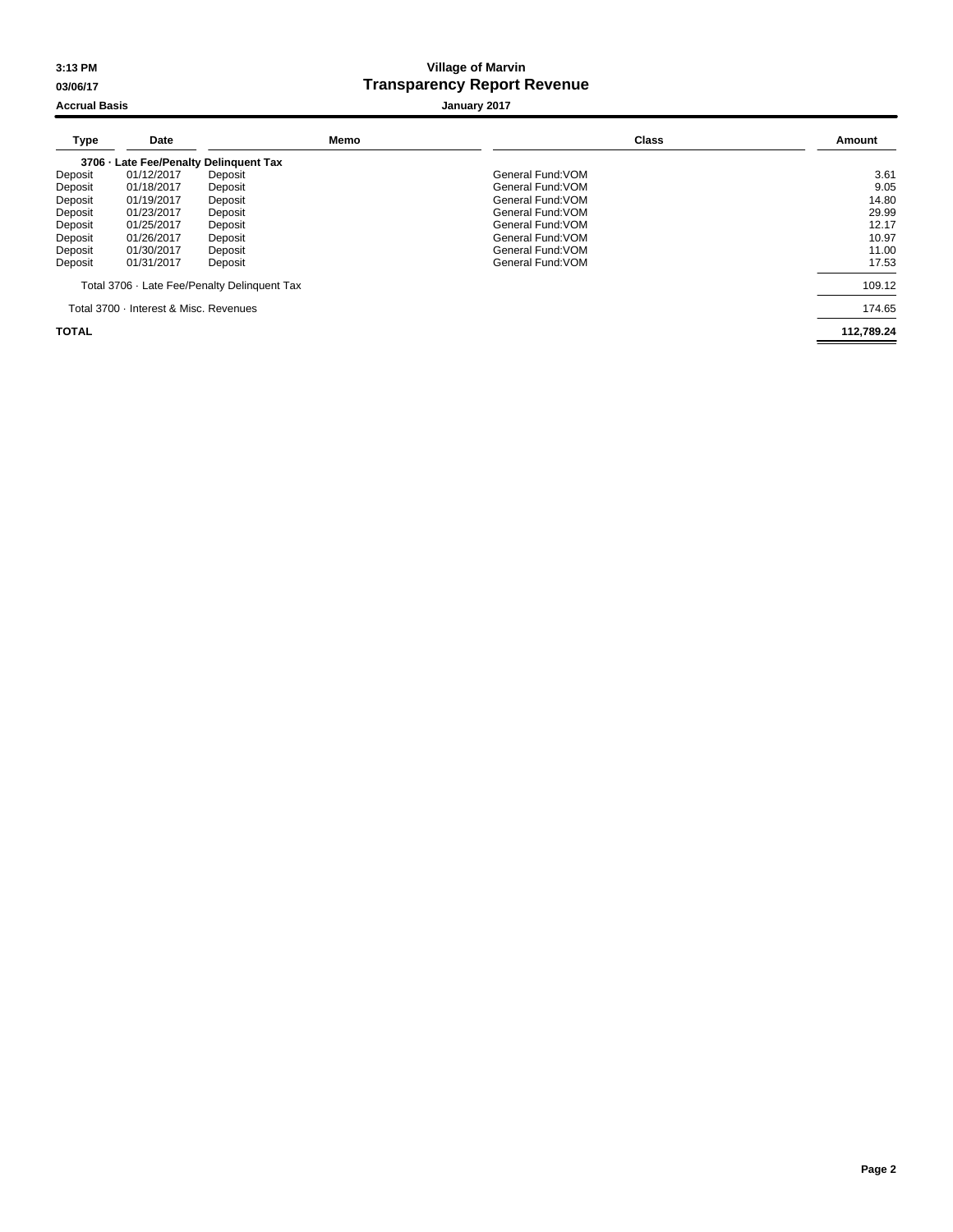### **03/06/17 Transparency Report Expenditures**

| <b>Accrual Basis</b>                           |                                                                                                                              | January 2017                                                                                |                                        |                  |
|------------------------------------------------|------------------------------------------------------------------------------------------------------------------------------|---------------------------------------------------------------------------------------------|----------------------------------------|------------------|
| Type                                           | Date<br>Name                                                                                                                 | Memo                                                                                        | Class                                  | Amount           |
|                                                | 4000 - Community Outreach<br>4001 - Community Events<br>4001c · Tree Lighting                                                |                                                                                             |                                        |                  |
| Check                                          | 01/12/2017<br>UCPS-MRHS                                                                                                      | Donation for performance at tree lighting                                                   | General Fund: VOM                      | 50.00            |
|                                                | Total 4001c · Tree Lighting<br>Total 4001 · Community Events                                                                 |                                                                                             |                                        | 50.00<br>50.00   |
|                                                | Total 4000 · Community Outreach                                                                                              |                                                                                             |                                        | 50.00            |
| 4700 · Occupancy                               |                                                                                                                              |                                                                                             |                                        |                  |
| Bill                                           | 4702 - Occupancy - Electricity<br>01/18/2017<br>Union Power Cooperative                                                      | 5369518001 Village Hall                                                                     | General Fund: VOM                      | 106.53           |
|                                                | Total 4702 · Occupancy - Electricity                                                                                         |                                                                                             |                                        | 106.53           |
| Check                                          | 4704 - Occupancy - Gas heat<br>01/18/2017<br>Piedmont Natural Gas                                                            | 9002668225001                                                                               | General Fund: VOM                      | 137.60           |
|                                                | Total 4704 · Occupancy - Gas heat                                                                                            |                                                                                             |                                        | 137.60           |
| Bill                                           | 4705 · Occupancy - Lawn Service<br>01/30/2017<br>The Long Group, LLC                                                         | Lawn service at Village Hall                                                                | General Fund: VOM                      | 188.00           |
|                                                | Total 4705 · Occupancy - Lawn Service                                                                                        |                                                                                             |                                        | 188.00           |
| Bill                                           | 4706 - Occupancy - Maintenance/Repairs<br>01/01/2017<br><b>Liberty Waste</b><br>Total 4706 · Occupancy - Maintenance/Repairs | 2/1 - 4/30/17 trash collection                                                              | General Fund: VOM                      | 60.00<br>60.00   |
|                                                | 4708 - Occupancy - Office Cleaning                                                                                           |                                                                                             |                                        |                  |
| Bill                                           | Maid Brigade-Charlotte NC<br>01/31/2017<br>Total 4708 · Occupancy - Office Cleaning                                          | Office cleaning January 2017                                                                | General Fund: VOM                      | 153.00<br>153.00 |
|                                                | 4709 - Occupancy - Security Monitoring                                                                                       |                                                                                             |                                        |                  |
| Check                                          | 01/26/2017<br><b>ADT Security Services</b>                                                                                   | Qtly Payment 1/25/17 - 4/24/17                                                              | General Fund: VOM                      | 116.97           |
|                                                | Total 4709 · Occupancy - Security Monitoring                                                                                 |                                                                                             |                                        | 116.97           |
| Check                                          | 4710 - Occupancy - Town Hall Rent<br>01/02/2017<br>T.R. Lawing Realty. Inc.                                                  | monthly rent on town hall                                                                   | General Fund: VOM                      | 915.00           |
|                                                | Total 4710 · Occupancy - Town Hall Rent                                                                                      |                                                                                             |                                        | 915.00           |
| Total 4700 · Occupancy                         |                                                                                                                              |                                                                                             |                                        | 1,677.10         |
| 4800 · Office Expenditures                     |                                                                                                                              |                                                                                             |                                        |                  |
| Bill                                           | 4802 - Office Exp - Advertising<br>01/24/2017<br><b>NCLM</b>                                                                 | Advertisement for administrator /sr planner                                                 | General Fund: VOM                      | 48.00            |
|                                                | Total 4802 · Office Exp - Advertising                                                                                        |                                                                                             |                                        | 48.00            |
|                                                | 4803 - Office Exp - Bank Fees                                                                                                |                                                                                             |                                        |                  |
| Check                                          | 01/31/2017<br><b>Heartland Payment Systems</b>                                                                               | monthly CC fees                                                                             | General Fund: VOM                      | 45.00            |
|                                                | Total 4803 · Office Exp - Bank Fees                                                                                          |                                                                                             |                                        | 45.00            |
| Bill                                           | 4804 · Office Exp - Copier Rental<br>RICOH USA, INC/Ikon Office Sol<br>01/13/2017                                            | Monthly copier rental                                                                       | General Fund: VOM                      | 183.99           |
|                                                | Total 4804 · Office Exp - Copier Rental                                                                                      |                                                                                             |                                        | 183.99           |
| Check                                          | 4805 - Office Exp - Meals<br>01/26/2017<br>Cash                                                                              | Tip for Pizza Delivery for VC meeting dinner                                                | General Fund: VOM                      | 2.00             |
| Credit Car                                     | 01/26/2017<br>Marcos Pizza                                                                                                   | Pizza for council work session                                                              | General Fund: VOM                      | 24.73            |
|                                                | Total 4805 · Office Exp - Meals                                                                                              |                                                                                             |                                        | 26.73            |
| General J 01/30/2017                           | 4806 - Office Exp - Mileage                                                                                                  | January 2017 errands - Nancy                                                                | General Fund: VOM                      | 8.03             |
|                                                | Total 4806 · Office Exp - Mileage                                                                                            |                                                                                             |                                        | 8.03             |
|                                                | 4807 - Office Exp - Per Copy Costs                                                                                           |                                                                                             |                                        |                  |
| Bill                                           | RICOH USA, INC (Per Copy Cost)<br>01/01/2017                                                                                 | Base Jan 2016 Actual Color Dec 2016                                                         | General Fund: VOM                      | 80.45            |
|                                                | Total 4807 - Office Exp - Per Copy Costs                                                                                     |                                                                                             |                                        | 80.45            |
| Credit Car 01/18/2017                          | 4808 - Office Exp - Postage<br>Walker's Drug Store                                                                           | stamps to mail W-2s                                                                         | General Fund: VOM                      | 18.80            |
|                                                | Total 4808 · Office Exp - Postage                                                                                            |                                                                                             |                                        | 18.80            |
|                                                | 4810 - Office Exp - Supplies                                                                                                 |                                                                                             |                                        |                  |
| Bill<br>Bill                                   | 01/01/2017<br>Crystal Springs<br>01/31/2017<br><b>Crystal Springs</b>                                                        | office water<br>office water                                                                | General Fund: VOM<br>General Fund: VOM | 7.98<br>15.96    |
|                                                | Total 4810 · Office Exp - Supplies                                                                                           |                                                                                             |                                        | 23.94            |
|                                                | 4811 - Office Exp - Telephone/DSL                                                                                            |                                                                                             |                                        |                  |
| Check                                          | 01/12/2017<br>Windstream                                                                                                     | Village Hall phone and internet                                                             | General Fund: VOM                      | 449.80           |
|                                                | Total 4811 · Office Exp - Telephone/DSL                                                                                      |                                                                                             |                                        | 449.80           |
| Credit Car 01/12/2017                          | 4812 - Office Exp - Website Host/Email<br>Microsoft online                                                                   | Sharepoint for Council, Clerk, Village Administrator, Finance Officer, Planning Board Chair | General Fund: VOM                      | 54.00            |
| Credit Car 01/12/2017<br>Credit Car 01/12/2017 | Microsoft online<br>Microsoft online                                                                                         | Email for planning board members and tax collector<br>Office 365 Enterprise E3 for Karen    | General Fund: VOM<br>General Fund: VOM | 14.00<br>20.00   |
|                                                | Total 4812 · Office Exp - Website Host/Email                                                                                 |                                                                                             |                                        | 88.00            |
|                                                | 4814 - Off Exp-Accounting Adjustments                                                                                        |                                                                                             |                                        |                  |
| Check                                          | 01/31/2017<br>Cash                                                                                                           | Petty Cash Difference carried forward from prior months                                     | General Fund: VOM                      | 0.15             |
|                                                | Total 4814 · Off Exp-Accounting Adjustments<br>Total 4800 · Office Expenditures                                              |                                                                                             |                                        | 0.15<br>972.89   |
|                                                | 5000 - Professional Services                                                                                                 |                                                                                             |                                        |                  |
|                                                | 5001 - Prof Fees - Attorney                                                                                                  |                                                                                             |                                        |                  |
| 50010 - Retainer<br>Bill                       | 01/31/2017<br>Cox Law Firm, PLLC                                                                                             | Retainer - January 2017                                                                     | General Fund: VOM                      | 250.00           |
|                                                | Total 50010 · Retainer                                                                                                       |                                                                                             |                                        | 250.00           |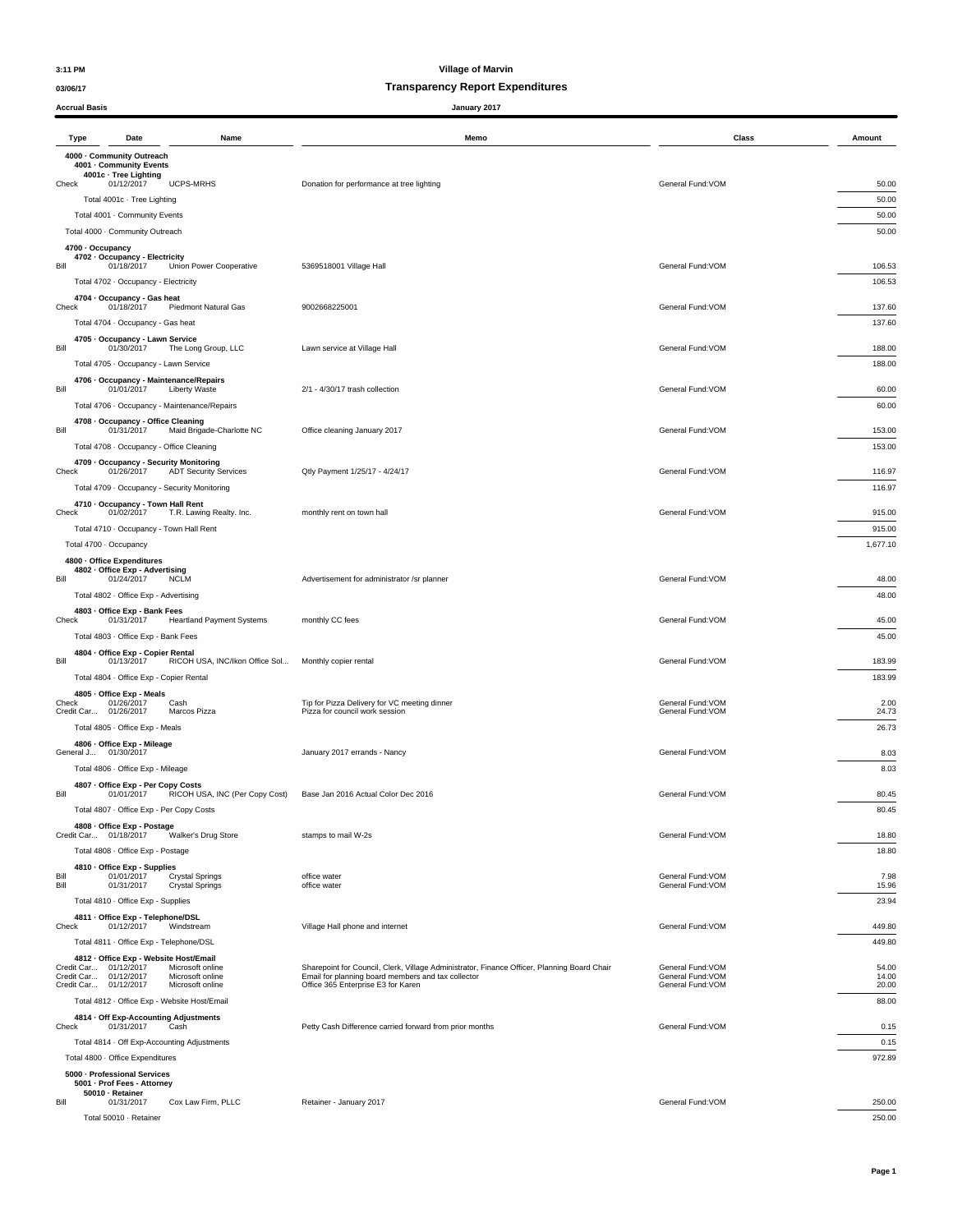## **03/06/17 Transparency Report Expenditures**

| <b>Accrual Basis</b> |                                                      |                                                | January 2017                                                                        |                                                               |                      |
|----------------------|------------------------------------------------------|------------------------------------------------|-------------------------------------------------------------------------------------|---------------------------------------------------------------|----------------------|
| Type                 | Date                                                 | Name                                           | Memo                                                                                | Class                                                         | Amount               |
| Bill                 | 50011 · On Call Services<br>01/31/2017               | Cox Law Firm, PLLC                             | Time Entries - January (16.5 hours)                                                 | General Fund: VOM                                             | 3,712.50             |
|                      | Total 50011 · On Call Services                       |                                                |                                                                                     |                                                               | 3,712.50             |
|                      | Total 5001 - Prof Fees - Attorney                    |                                                |                                                                                     |                                                               | 3,962.50             |
|                      | 5004 - Prof Fees - Computer Consultant               |                                                |                                                                                     |                                                               |                      |
| Bill<br>Bill         | 01/03/2017<br>01/05/2017                             | Hour Computer Man<br>Hour Computer Man         | Onsite support - M. Shkut computer setup<br>Onsite support - Lisa's email and files | General Fund: VOM<br>General Fund: VOM                        | 75.00<br>75.00       |
| Bill<br>Bill         | 01/15/2017<br>01/17/2017                             | Hour Computer Man<br>Hour Computer Man         | Remote support - backup issue                                                       | General Fund: VOM<br>General Fund: VOM                        | 75.00                |
| Bill                 | 01/24/2017                                           | Hour Computer Man                              | Onsite and remote support - emails and carbonite<br>Remote support - microsoft hoax | General Fund: VOM                                             | 131.25<br>18.75      |
|                      |                                                      | Total 5004 · Prof Fees - Computer Consultant   |                                                                                     |                                                               | 375.00               |
|                      | Total 5000 · Professional Services                   |                                                |                                                                                     |                                                               | 4,337.50             |
|                      | 5500 - Public Safety                                 |                                                |                                                                                     |                                                               |                      |
| Bill                 | 5501 - Other Public Safety<br>01/06/2017             | Stephen A. Eason                               | Traffic Marvin W/E 01-06-17                                                         | General Fund: VOM                                             | 150.00               |
| Bill<br>Bill         | 01/06/2017<br>01/06/2017                             | McKensie Richard Lorenz<br>James Michael Maye  | Traffic Marvin W/E 01-06-17<br>Traffic Marvin W/E 01-06-17                          | General Fund: VOM<br>General Fund: VOM                        | 75.00<br>75.00       |
| Bill<br>Bill         | 01/06/2017<br>01/06/2017                             | Jason Rumley<br>Lia Fue Yang                   | Traffic Marvin W/E 01-06-17<br>Traffic Marvin W/E 01-06-17                          | General Fund: VOM<br>General Fund: VOM                        | 75.00<br>150.00      |
| Bill                 | 01/13/2017                                           | Stephen A. Eason                               | Traffic Marvin W/E 01-13-17                                                         | General Fund: VOM                                             | 75.00                |
| Bill<br>Bill         | 01/13/2017<br>01/13/2017                             | Jerry Chad Barbee<br>James Michael Maye        | Traffic Marvin W/E 01-13-17<br>Traffic Marvin W/E 01-13-17                          | General Fund: VOM<br>General Fund: VOM                        | 75.00<br>150.00      |
| Bill<br>Bill         | 01/13/2017<br>01/13/2017                             | Kacey Gregory Moore<br>James Edward Murray     | Traffic Marvin W/E 01-13-17<br>Traffic Marvin W/E 01-13-17                          | General Fund: VOM<br>General Fund: VOM                        | 75.00<br>75.00       |
| Bill                 | 01/13/2017                                           | Jerry Dale Paxton, Jr.                         | Traffic Marvin W/E 01-13-17                                                         | General Fund: VOM                                             | 75.00                |
| Bill<br>Bill         | 01/13/2017<br>01/13/2017                             | Joshua Boyd Rushing<br>Lia Fue Yang            | Traffic Marvin W/E 01-13-17<br>Traffic Marvin W/E 01-13-17                          | General Fund: VOM<br>General Fund: VOM                        | 150.00<br>75.00      |
| Bill                 | 01/20/2017                                           | Stephen A. Eason                               | Traffic Marvin W/E 01-20-17                                                         | General Fund: VOM                                             | 150.00               |
| Bill<br>Bill         | 01/20/2017<br>01/20/2017                             | Jerry Dale Paxton, Jr.<br>Jason Rumley         | Traffic Marvin W/E 01-20-17<br>Traffic Marvin W/E 01-20-17                          | General Fund: VOM<br>General Fund: VOM                        | 75.00<br>75.00       |
| Bill<br>Bill         | 01/20/2017<br>01/27/2017                             | Lia Fue Yang<br>McKensie Richard Lorenz        | Traffic Marvin W/E 01-20-17<br>Traffic Marvin W/E 01-27-17                          | General Fund: VOM<br>General Fund:VOM                         | 75.00<br>150.00      |
| Bill                 | 01/27/2017                                           | James Edward Murrav                            | Traffic Marvin W/E 01-27-17                                                         | General Fund: VOM                                             | 225.00               |
| Bill<br>Bill         | 01/27/2017<br>01/27/2017                             | Jason Rumley<br>Joshua Boyd Rushing            | Traffic Marvin W/E 01-27-17<br>Traffic Marvin W/E 01-27-17                          | General Fund: VOM<br>General Fund: VOM                        | 75.00<br>75.00       |
| Bill                 | 01/27/2017                                           | Michael Boitnott                               | Traffic Marvin W/E 01-27-17                                                         | General Fund: VOM                                             | 75.00                |
|                      | Total 5501 · Other Public Safety                     |                                                |                                                                                     |                                                               | 2,250.00             |
| Bill                 | 5502 - Public Safety - Deputy Contract<br>01/01/2017 | Union County Finance Department                | 2016-17 Deputy Contract -3rd quarter                                                | General Fund: VOM                                             | 21,416.75            |
|                      | Total 5502 - Public Safety - Deputy Contract         |                                                |                                                                                     |                                                               | 21,416.75            |
|                      | Total 5500 · Public Safety                           |                                                |                                                                                     |                                                               | 23,666.75            |
|                      | 6000 · Salaries & Related Expenditures               |                                                |                                                                                     |                                                               |                      |
|                      | 6001 - Gross Wages                                   |                                                |                                                                                     |                                                               |                      |
| Paycheck             | 6002 - Tax Collector<br>01/13/2017                   | Nancy A. Schneeberger                          | <b>Direct Deposit</b>                                                               | General Fund:VOM                                              | 696.00               |
| Paycheck             | 01/31/2017                                           | Nancy A. Schneeberger                          | <b>Direct Deposit</b>                                                               | General Fund: VOM                                             | 768.00               |
|                      | Total 6002 · Tax Collector                           |                                                |                                                                                     |                                                               | 1,464.00             |
|                      | $6004 \cdot$ Clerk<br>01/13/2017                     | Melody A. Graham                               | <b>Direct Deposit</b>                                                               | General Fund: VOM                                             | 2,825.00             |
| Paycheck<br>Paycheck | 01/31/2017                                           | Melody A. Graham                               | <b>Direct Deposit</b>                                                               | General Fund: VOM                                             | 2,825.00             |
|                      | Total 6004 - Clerk                                   |                                                |                                                                                     |                                                               | 5,650.00             |
|                      | 6005 - Finance Officer                               |                                                |                                                                                     |                                                               |                      |
| Paycheck<br>Paycheck | 01/13/2017<br>01/31/2017                             | Christine A Robertson<br>Christine A Robertson | <b>Direct Deposit</b><br><b>Direct Deposit</b>                                      | General Fund: VOM<br>General Fund:VOM                         | 744.00<br>792.00     |
|                      | Total 6005 - Finance Officer                         |                                                |                                                                                     |                                                               | 1,536.00             |
|                      |                                                      |                                                |                                                                                     |                                                               |                      |
| Paycheck             | 6007 - Assistant/Deputy Clerk<br>01/13/2017          | Karen E Dewey                                  | <b>Direct Deposit</b>                                                               | General Fund: VOM                                             | 512.00               |
| Paycheck             | 01/31/2017                                           | Karen E Dewey                                  | <b>Direct Deposit</b>                                                               | General Fund: VOM                                             | 672.00               |
|                      | Total 6007 · Assistant/Deputy Clerk                  |                                                |                                                                                     |                                                               | 1,184.00             |
| Paycheck             | 6030 - Interim Planner<br>01/13/2017                 | Mary G. Shkut                                  | <b>Direct Deposit</b>                                                               | General Fund: VOM                                             | 1,432.50             |
| Paycheck             | 01/31/2017                                           | Mary G. Shkut                                  | <b>Direct Deposit</b>                                                               | General Fund: VOM                                             | 1,800.00             |
|                      | Total 6030 · Interim Planner                         |                                                |                                                                                     |                                                               | 3.232.50             |
|                      | 6031 - Park Mgr / Code Enforcement                   |                                                |                                                                                     |                                                               |                      |
| Paycheck<br>Paycheck | 01/13/2017<br>01/31/2017                             | Derek R Durst<br>Derek R Durst                 | <b>Direct Deposit</b><br><b>Direct Deposit</b>                                      | General Fund:Park Operations<br>General Fund: Park Operations | 1,516.67<br>1,516.67 |
|                      |                                                      | Total 6031 · Park Mgr / Code Enforcement       |                                                                                     |                                                               | 3,033.34             |
|                      | Total 6001 · Gross Wages                             |                                                |                                                                                     |                                                               | 16,099.84            |
|                      | 6080 · Fringe Benefits                               |                                                |                                                                                     |                                                               |                      |
|                      | 6083 - Payroll - Health/Life Insurance               |                                                |                                                                                     |                                                               |                      |
| Bill                 | 01/01/2017                                           | Municipal Insurance Trust of NC                | monthly health insurance full time staff - January                                  | General Fund: VOM                                             | 1,428.00             |
|                      |                                                      | Total 6083 · Payroll - Health/Life Insurance   |                                                                                     |                                                               | 1,428.00             |
| Paycheck             | 6084 - Payroll - Retirement Exp<br>01/13/2017        | Derek R Durst                                  | <b>Direct Deposit</b>                                                               | General Fund: Park Operations                                 | 109.96               |
| Paycheck             | 01/13/2017                                           | Melody A. Graham                               | <b>Direct Deposit</b>                                                               | General Fund: VOM                                             | 204.81               |
| Paycheck<br>Paycheck | 01/31/2017<br>01/31/2017                             | Derek R Durst<br>Melody A. Graham              | <b>Direct Deposit</b><br><b>Direct Deposit</b>                                      | General Fund: Park Operations<br>General Fund: VOM            | 109.96<br>204.81     |
|                      | Total 6084 · Payroll - Retirement Exp                |                                                |                                                                                     |                                                               | 629.54               |

Total 6080 · Fringe Benefits 2,057.54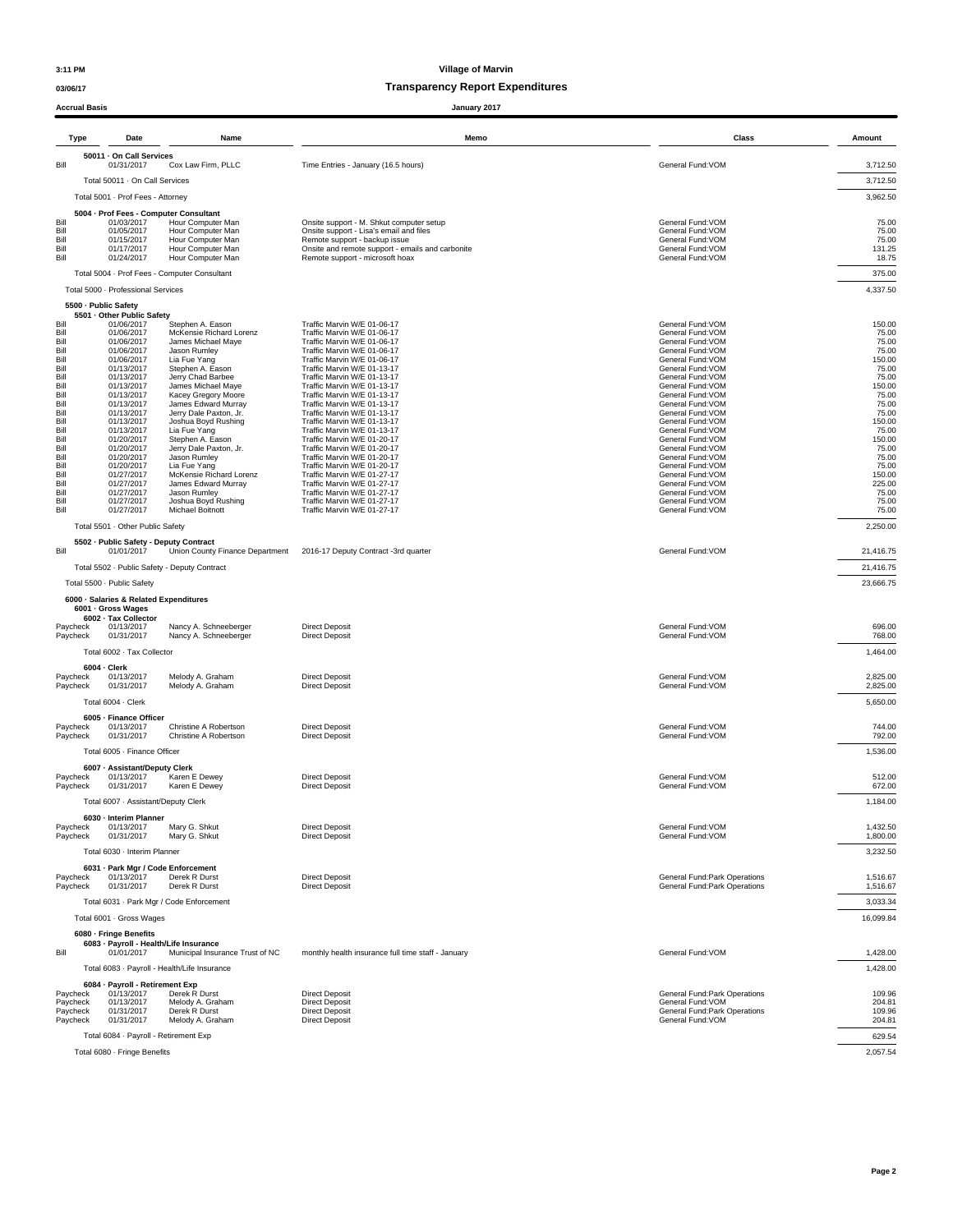### **03/06/17 Transparency Report Expenditures**

| <b>Accrual Basis</b>    |                                            |                                                    |                                                                      | January 2017 |                                                                |                  |
|-------------------------|--------------------------------------------|----------------------------------------------------|----------------------------------------------------------------------|--------------|----------------------------------------------------------------|------------------|
| Type                    | Date                                       | Name                                               |                                                                      | Memo         | Class                                                          | Amount           |
|                         | 6090 - Payroll Tax                         |                                                    |                                                                      |              |                                                                |                  |
| Paycheck                | 6091 - FICA/941 (Town match)<br>01/13/2017 | Christine A Robertson                              | <b>Direct Deposit</b>                                                |              | General Fund: VOM                                              | 46.13            |
| Paycheck<br>Paycheck    | 01/13/2017<br>01/13/2017                   | Christine A Robertson<br>Derek R Durst             | <b>Direct Deposit</b><br><b>Direct Deposit</b>                       |              | General Fund:VOM<br><b>General Fund:Park Operations</b>        | 10.79<br>88.52   |
| Paycheck                | 01/13/2017                                 | Derek R Durst                                      | <b>Direct Deposit</b>                                                |              | General Fund: Park Operations                                  | 20.70            |
| Paycheck<br>Paycheck    | 01/13/2017<br>01/13/2017                   | Karen E Dewey<br>Karen E Dewey                     | <b>Direct Deposit</b><br><b>Direct Deposit</b>                       |              | General Fund: VOM<br>General Fund: VOM                         | 31.74<br>7.42    |
| Paycheck                | 01/13/2017                                 | Mary G. Shkut                                      | <b>Direct Deposit</b>                                                |              | General Fund: VOM                                              | 88.82            |
| Paycheck<br>Paycheck    | 01/13/2017<br>01/13/2017                   | Mary G. Shkut<br>Melody A. Graham                  | <b>Direct Deposit</b><br><b>Direct Deposit</b>                       |              | General Fund: VOM<br>General Fund: VOM                         | 20.77<br>169.51  |
| Paycheck                | 01/13/2017                                 | Melody A. Graham                                   | <b>Direct Deposit</b>                                                |              | General Fund: VOM                                              | 39.64            |
| Paycheck<br>Paycheck    | 01/13/2017<br>01/13/2017                   | Nancy A. Schneeberger<br>Nancy A. Schneeberger     | <b>Direct Deposit</b><br><b>Direct Deposit</b>                       |              | General Fund: VOM<br>General Fund: VOM                         | 43.15<br>10.09   |
| Paycheck                | 01/13/2017                                 | Nicholas R Muti                                    | <b>Direct Deposit</b>                                                |              | General Fund: Park Operations                                  | 16.74            |
| Paycheck<br>Paycheck    | 01/13/2017<br>01/13/2017                   | Nicholas R Muti<br>Willis E. Helms                 | <b>Direct Deposit</b><br><b>Direct Deposit</b>                       |              | General Fund: Park Operations<br>General Fund: Park Operations | 3.92<br>17.08    |
| Paycheck<br>Paycheck    | 01/13/2017<br>01/27/2017                   | Willis E. Helms<br>Cheryl Herberg                  | <b>Direct Deposit</b>                                                |              | General Fund: Park Operations<br>General Fund: VOM             | 3.99<br>4.65     |
| Paycheck                | 01/27/2017                                 | Cheryl Herberg                                     |                                                                      |              | General Fund: VOM                                              | 1.09             |
| Paycheck<br>Paycheck    | 01/27/2017<br>01/27/2017                   | Edward N. Query<br>Edward N. Query                 |                                                                      |              | General Fund: VOM<br>General Fund: VOM                         | 3.10<br>0.73     |
| Paycheck                | 01/27/2017                                 | Jennifer Slotten                                   |                                                                      |              | General Fund: VOM                                              | 9.30             |
| Paycheck<br>Paycheck    | 01/27/2017<br>01/27/2017                   | Jennifer Slotten<br>Mary G. Shkut                  |                                                                      |              | General Fund: VOM<br>General Fund: VOM                         | 2.18<br>9.30     |
| Paycheck                | 01/27/2017                                 | Mary G. Shkut                                      |                                                                      |              | General Fund: VOM                                              | 2.18             |
| Paycheck<br>Paycheck    | 01/27/2017<br>01/27/2017                   | Michael Lavelle<br>Michael Lavelle                 |                                                                      |              | General Fund: VOM<br>General Fund: VOM                         | 9.30<br>2.18     |
| Paycheck                | 01/27/2017<br>01/27/2017                   | Richard P. Holzberg<br>Richard P. Holzberg         |                                                                      |              | General Fund: VOM<br>General Fund: VOM                         | 4.65<br>1.09     |
| Paycheck<br>Paycheck    | 01/31/2017                                 | Brian W. Beaty                                     | <b>Direct Deposit</b>                                                |              | General Fund: VOM                                              | 27.90            |
| Paycheck<br>Paycheck    | 01/31/2017<br>01/31/2017                   | Brian W. Beaty<br>Joseph E. Pollino Jr.            | <b>Direct Deposit</b><br><b>Direct Deposit</b>                       |              | General Fund: VOM<br>General Fund: VOM                         | 6.53<br>31.00    |
| Paycheck                | 01/31/2017                                 | Joseph E. Pollino Jr.                              | <b>Direct Deposit</b>                                                |              | General Fund: VOM                                              | 7.25             |
| Paycheck<br>Paycheck    | 01/31/2017<br>01/31/2017                   | Nicholas R. Dispenziere<br>Nicholas R. Dispenziere | <b>Direct Deposit</b><br><b>Direct Deposit</b>                       |              | General Fund: VOM<br>General Fund: VOM                         | 24.80<br>5.80    |
| Paycheck                | 01/31/2017                                 | Robert E Epps                                      | <b>Direct Deposit</b>                                                |              | General Fund: VOM                                              | 24.80            |
| Paycheck<br>Paycheck    | 01/31/2017<br>01/31/2017                   | Robert E Epps<br>Ronald J. Salimao                 | <b>Direct Deposit</b><br><b>Direct Deposit</b>                       |              | General Fund: VOM<br>General Fund: VOM                         | 5.80<br>24.80    |
| Paycheck                | 01/31/2017                                 | Ronald J. Salimao                                  | <b>Direct Deposit</b>                                                |              | General Fund: VOM                                              | 5.80             |
| Paycheck<br>Paycheck    | 01/31/2017<br>01/31/2017                   | Christine A Robertson<br>Christine A Robertson     | <b>Direct Deposit</b><br><b>Direct Deposit</b>                       |              | General Fund: VOM<br>General Fund: VOM                         | 49.10<br>11.48   |
| Paycheck                | 01/31/2017<br>01/31/2017                   | Derek R Durst<br>Derek R Durst                     | <b>Direct Deposit</b><br><b>Direct Deposit</b>                       |              | General Fund: Park Operations                                  | 88.51<br>20.70   |
| Paycheck<br>Paycheck    | 01/31/2017                                 | Karen E Dewey                                      | <b>Direct Deposit</b>                                                |              | General Fund: Park Operations<br>General Fund: VOM             | 41.67            |
| Paycheck<br>Paycheck    | 01/31/2017<br>01/31/2017                   | Karen E Dewey<br>Mary G. Shkut                     | <b>Direct Deposit</b><br><b>Direct Deposit</b>                       |              | General Fund: VOM<br>General Fund: VOM                         | 9.75<br>111.60   |
| Paycheck                | 01/31/2017                                 | Mary G. Shkut                                      | <b>Direct Deposit</b>                                                |              | General Fund: VOM                                              | 26.10            |
| Paycheck<br>Paycheck    | 01/31/2017<br>01/31/2017                   | Melody A. Graham<br>Melody A. Graham               | <b>Direct Deposit</b><br><b>Direct Deposit</b>                       |              | General Fund: VOM<br>General Fund: VOM                         | 169.51<br>39.65  |
| Paycheck                | 01/31/2017                                 | Nancy A. Schneeberger                              | <b>Direct Deposit</b>                                                |              | General Fund: VOM                                              | 47.62            |
| Paycheck<br>Paycheck    | 01/31/2017<br>01/31/2017                   | Nancy A. Schneeberger<br>Nicholas R Muti           | <b>Direct Deposit</b><br><b>Direct Deposit</b>                       |              | General Fund: VOM<br>General Fund: Park Operations             | 11.14<br>25.95   |
| Paycheck                | 01/31/2017                                 | Nicholas R Muti                                    | <b>Direct Deposit</b>                                                |              | General Fund: Park Operations                                  | 6.06             |
| Paycheck<br>Paycheck    | 01/31/2017<br>01/31/2017                   | Willis E. Helms<br>Willis E. Helms                 | <b>Direct Deposit</b><br><b>Direct Deposit</b>                       |              | General Fund:Park Operations<br>General Fund: Park Operations  | 10.79<br>2.53    |
|                         | Total 6091 - FICA/941 (Town match)         |                                                    |                                                                      |              |                                                                | 1,505.40         |
|                         | Total 6090 · Payroll Tax                   |                                                    |                                                                      |              |                                                                | 1,505.40         |
|                         | 6100 - Other Payroll Expenditures          |                                                    |                                                                      |              |                                                                |                  |
| Liability C             | 6102 · Direct Deposit Fees<br>01/12/2017   | QuickBooks Payroll Service                         | Fee for 8 direct deposit(s) at \$1.75 each                           |              | General Fund: VOM                                              | 14.00            |
| Paycheck<br>Paycheck    | 01/13/2017<br>01/13/2017                   | Christine A Robertson<br>Derek R Durst             | <b>Direct Deposit</b><br><b>Direct Deposit</b>                       |              | General Fund: VOM<br>General Fund: Park Operations             | 0.00<br>0.00     |
| Paycheck                | 01/13/2017                                 | Karen E Dewey                                      | <b>Direct Deposit</b>                                                |              | General Fund: VOM                                              | 0.00             |
| Paycheck<br>Paycheck    | 01/13/2017<br>01/13/2017                   | Melody A. Graham<br>Nancy A. Schneeberger          | <b>Direct Deposit</b><br><b>Direct Deposit</b>                       |              | General Fund: VOM<br>General Fund: VOM                         | 0.00<br>0.00     |
| Paycheck                | 01/13/2017                                 | Nicholas R Muti                                    | <b>Direct Deposit</b>                                                |              | General Fund: Park Operations                                  | 0.00             |
| Paycheck<br>Liability C | 01/13/2017<br>01/30/2017                   | Willis E. Helms<br>QuickBooks Pavroll Service      | <b>Direct Deposit</b><br>Fee for 13 direct deposit(s) at \$1.75 each |              | General Fund: Park Operations<br>General Fund: VOM             | 0.00<br>22.75    |
| Paycheck                | 01/31/2017                                 | Christine A Robertson                              | <b>Direct Deposit</b>                                                |              | General Fund: VOM                                              | 0.00             |
| Paycheck<br>Paycheck    | 01/31/2017<br>01/31/2017                   | Derek R Durst<br>Karen E Dewey                     | Direct Deposit<br><b>Direct Deposit</b>                              |              | General Fund:Park Operations<br>General Fund: VOM              | 0.00<br>0.00     |
| Paycheck                | 01/31/2017                                 | Melody A. Graham                                   | <b>Direct Deposit</b>                                                |              | General Fund: VOM                                              | 0.00             |
| Paycheck<br>Paycheck    | 01/31/2017<br>01/31/2017                   | Nancy A. Schneeberger<br>Nicholas R Muti           | <b>Direct Deposit</b><br><b>Direct Deposit</b>                       |              | General Fund: VOM<br>General Fund: Park Operations             | 0.00<br>0.00     |
| Paycheck                | 01/31/2017                                 | Willis E. Helms                                    | <b>Direct Deposit</b>                                                |              | General Fund: Park Operations                                  | 0.00             |
|                         | Total 6102 · Direct Deposit Fees           |                                                    |                                                                      |              |                                                                | 36.75            |
|                         | Total 6100 · Other Payroll Expenditures    |                                                    |                                                                      |              |                                                                | 36.75            |
|                         |                                            | Total 6000 · Salaries & Related Expenditures       |                                                                      |              |                                                                | 19.699.53        |
| 6050 · Stipends         |                                            |                                                    |                                                                      |              |                                                                |                  |
| 6051 - Council          |                                            |                                                    |                                                                      |              |                                                                |                  |
| Paycheck<br>Paycheck    | 01/31/2017<br>01/31/2017                   | Nicholas R. Dispenziere<br>Robert E Epps           | <b>Direct Deposit</b><br><b>Direct Deposit</b>                       |              | General Fund: VOM<br>General Fund: VOM                         | 400.00<br>400.00 |
| Paycheck                | 01/31/2017                                 | Ronald J. Salimao                                  | <b>Direct Deposit</b>                                                |              | General Fund: VOM                                              | 400.00           |
|                         | Total 6051 · Council                       |                                                    |                                                                      |              |                                                                | 1,200.00         |
| 6052 - Mavor            |                                            |                                                    |                                                                      |              |                                                                |                  |
| Paycheck                | 01/31/2017                                 | Joseph E. Pollino Jr.                              | <b>Direct Deposit</b>                                                |              | General Fund: VOM                                              | 500.00           |
|                         | Total 6052 · Mayor                         |                                                    |                                                                      |              |                                                                | 500.00           |
| Paycheck                | 6053 - Mayor Pro Tem<br>01/31/2017         | Brian W. Beaty                                     | <b>Direct Deposit</b>                                                |              | General Fund: VOM                                              | 450.00           |
|                         | Total 6053 - Mayor Pro Tem                 |                                                    |                                                                      |              |                                                                | 450.00           |
|                         |                                            | 6060 · Stipends - Committee Members                |                                                                      |              |                                                                |                  |
|                         | 6061 - Parks & Rec                         |                                                    |                                                                      |              |                                                                |                  |
| Paycheck                | 01/27/2017                                 | Edward N. Query                                    |                                                                      |              | General Fund: VOM                                              | 50.00            |
|                         | Total 6061 - Parks & Rec                   |                                                    |                                                                      |              |                                                                | 50.00            |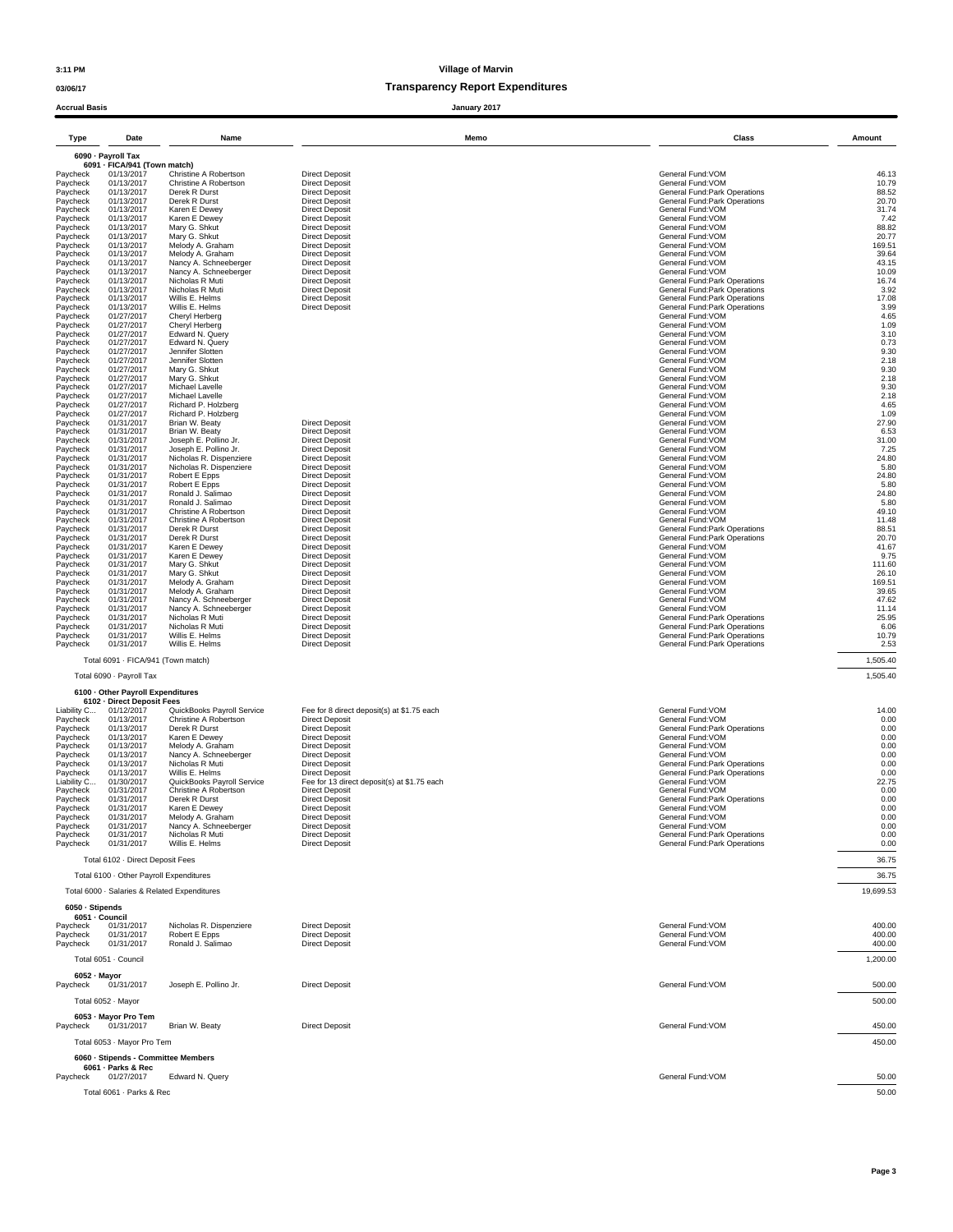### **03/06/17 Transparency Report Expenditures**

**Accrual Basis January 2017**

| Type                                                                                                                                                                   | Date                                                                                                                                                                                                                                                                                                                                | Name                                                                                                                                                                                                                                                                                                                                                                    | Memo                                                                                                                                                                                                                                                                                                                                                                                                                                                                                                                                                                                                                                                                                                                                                                                                                                                                                                                                                                                                                                                                                                                                                                                                                                                                                                                                                                                                                                                                                                     | Class                                                                                                                                                                                                                                                                                                                                                                                                                                                                                                                                                                                                                                                                                                                                                                                                                                                                     | Amount                                                                                                                                                                                                                  |
|------------------------------------------------------------------------------------------------------------------------------------------------------------------------|-------------------------------------------------------------------------------------------------------------------------------------------------------------------------------------------------------------------------------------------------------------------------------------------------------------------------------------|-------------------------------------------------------------------------------------------------------------------------------------------------------------------------------------------------------------------------------------------------------------------------------------------------------------------------------------------------------------------------|----------------------------------------------------------------------------------------------------------------------------------------------------------------------------------------------------------------------------------------------------------------------------------------------------------------------------------------------------------------------------------------------------------------------------------------------------------------------------------------------------------------------------------------------------------------------------------------------------------------------------------------------------------------------------------------------------------------------------------------------------------------------------------------------------------------------------------------------------------------------------------------------------------------------------------------------------------------------------------------------------------------------------------------------------------------------------------------------------------------------------------------------------------------------------------------------------------------------------------------------------------------------------------------------------------------------------------------------------------------------------------------------------------------------------------------------------------------------------------------------------------|---------------------------------------------------------------------------------------------------------------------------------------------------------------------------------------------------------------------------------------------------------------------------------------------------------------------------------------------------------------------------------------------------------------------------------------------------------------------------------------------------------------------------------------------------------------------------------------------------------------------------------------------------------------------------------------------------------------------------------------------------------------------------------------------------------------------------------------------------------------------------|-------------------------------------------------------------------------------------------------------------------------------------------------------------------------------------------------------------------------|
| Paycheck<br>Paycheck<br>Paycheck<br>Paycheck<br>Paycheck<br>Paycheck<br>Paycheck                                                                                       | 6062 - Planning Board<br>01/13/2017<br>01/27/2017<br>01/27/2017<br>01/27/2017<br>01/27/2017<br>01/27/2017<br>01/31/2017                                                                                                                                                                                                             | Mary G. Shkut<br><b>Direct Deposit</b><br>Cheryl Herberg<br>Jennifer Slotten<br>Mary G. Shkut<br>Michael Lavelle<br>Richard P. Holzberg                                                                                                                                                                                                                                 |                                                                                                                                                                                                                                                                                                                                                                                                                                                                                                                                                                                                                                                                                                                                                                                                                                                                                                                                                                                                                                                                                                                                                                                                                                                                                                                                                                                                                                                                                                          | General Fund: VOM<br>General Fund: VOM<br>General Fund: VOM<br>General Fund: VOM<br>General Fund:VOM<br>General Fund: VOM<br>General Fund: VOM                                                                                                                                                                                                                                                                                                                                                                                                                                                                                                                                                                                                                                                                                                                            | 0.00<br>75.00<br>150.00<br>150.00<br>150.00<br>75.00<br>0.00                                                                                                                                                            |
|                                                                                                                                                                        | Total 6062 - Planning Board<br>Total 6050 · Stipends                                                                                                                                                                                                                                                                                | Mary G. Shkut<br>Total 6060 · Stipends - Committee Members                                                                                                                                                                                                                                                                                                              | <b>Direct Deposit</b>                                                                                                                                                                                                                                                                                                                                                                                                                                                                                                                                                                                                                                                                                                                                                                                                                                                                                                                                                                                                                                                                                                                                                                                                                                                                                                                                                                                                                                                                                    |                                                                                                                                                                                                                                                                                                                                                                                                                                                                                                                                                                                                                                                                                                                                                                                                                                                                           | 600.00<br>650.00<br>2,800.00                                                                                                                                                                                            |
| Bill<br>Bill<br>Bill<br>Bill<br>Bill<br>Bill<br>Bill<br>Bill<br>Bill<br>Bill<br>Bill<br>Bill<br>Invoice<br>Invoice<br>Invoice<br>Invoice<br>Invoice<br>Invoice<br>Bill | 6500 · Zoning Expenditures<br>6502 · Zoning - Engineering<br>01/31/2017<br>01/31/2017<br>01/31/2017<br>01/31/2017<br>01/31/2017<br>01/31/2017<br>01/31/2017<br>01/31/2017<br>01/31/2017<br>01/31/2017<br>01/31/2017<br>01/31/2017<br>01/31/2017<br>01/31/2017<br>01/31/2017<br>01/31/2017<br>01/31/2017<br>01/31/2017<br>01/31/2017 | A. Morton Thomas & Associates, I<br>A. Morton Thomas & Associates, I<br>A. Morton Thomas & Associates, I<br>A. Morton Thomas & Associates, I<br>A. Morton Thomas & Associates, I<br>True Homes<br>Pulte Group<br>Carolina Development Services, L<br>Three Pond Acres LLC<br><b>Essex Homes</b><br>Epcon Communities Carolinas, LLC<br>A. Morton Thomas & Associates, I | A. Morton Thomas & Associates, I Engineering - The Preserve Dec 28 to Jan 31, 2017<br>A. Morton Thomas & Associates. I Engineering - Woodcliff Dec 28 to Jan 31, 2017<br>A. Morton Thomas & Associates, I Engineering - Tullamore Dec 28 to Jan 31, 2017<br>A. Morton Thomas & Associates, I Engineering - Belle Grove Dec 28 to Jan 31, 2017<br>A. Morton Thomas & Associates, I Engineering - Wyndmoor Dec 28 to Jan 31, 2017<br>A. Morton Thomas & Associates, I Engineering - Amber Meadows Dec 28 to Jan 31, 2017<br>A. Morton Thomas & Associates, I Engineering - Courtyards at Marvin Dec 28 to Jan 31, 2017<br>Engineering - Broadmoor Dec 28 to Jan 31, 2017<br>Engineering - VOM Sept 28 to Oct 25, 2016<br>Engineering - Canterfield Creek Inspections Dec 28 to Jan 31, 2017<br>Engineering - Three Pond Acres Dec 28 to Jan 31, 2017<br>Engineering - Barcroft Dec 28 to Jan 31, 2017<br>Engineer Consultation - Woodcliff detention pond issues; HOA concern - January 2017<br>Engineer Consultation - Tullamore Punchlist Inspection for final lift of asphalt - January 2017<br>Engineer Consultation - Broadmoor Preliminary Plat Review- January 2017<br>Engineer Consultation - Three Pond Acres Design Review - January 2017<br>Engineer Consultation - Barcroft Design Review - January 2017<br>Engineer Consultation - Courtyards at Marvin - January 2017 (site inspection and meeting related<br>Engineering - Courtyards at Marvin Dec 28 to Jan 31, 2017 - drainage complaint | General Fund:Developers:Toll Brothers:The Pr<br>General Fund:Developers:True Homes:Woodcliff<br>General Fund:Developers:Pulte:Tullamore<br>General Fund:Developers:Ryan Homes:Belle G<br>General Fund:Developers:Live Well/Sinacori:W<br>General Fund:Developers:Pulte:Amber Meadows<br>General Fund:Developers:Epcon:Courtyards at<br>General Fund:Developers:Carolina Dev Servic<br>General Fund: VOM<br>General Fund:Powell Bill<br>General Fund:Developers:Casey Crawford / Su<br>General Fund:Developers:Essex Homes:Barcroft<br>General Fund:Developers:True Homes:Woodcliff<br>General Fund:Developers:Pulte:Tullamore<br>General Fund:Developers:Carolina Dev Servic<br>General Fund:Developers:Casey Crawford / Su<br>General Fund:Developers:Essex Homes:Barcroft<br>General Fund:Developers:Epcon:Courtyards at<br>General Fund:Developers:Epcon:Courtyards at | 543.54<br>135.00<br>1,102.96<br>0.00<br>37.50<br>375.00<br>375.00<br>1,890.00<br>2,295.00<br>1,507.50<br>2,242.50<br>675.00<br>$-135.00$<br>$-765.46$<br>$-1,890.00$<br>$-2,242.50$<br>$-675.00$<br>$-405.00$<br>405.00 |
| Bill                                                                                                                                                                   | Total 6502 · Zoning - Engineering<br>6509 - Zoning - Public Hearing Notices<br>01/29/2017                                                                                                                                                                                                                                           | Enquirer-Journal<br>Total 6509 · Zoning - Public Hearing Notices                                                                                                                                                                                                                                                                                                        | Public Hearing notice                                                                                                                                                                                                                                                                                                                                                                                                                                                                                                                                                                                                                                                                                                                                                                                                                                                                                                                                                                                                                                                                                                                                                                                                                                                                                                                                                                                                                                                                                    | General Fund:VOM                                                                                                                                                                                                                                                                                                                                                                                                                                                                                                                                                                                                                                                                                                                                                                                                                                                          | 5,471.04<br>94.52<br>94.52                                                                                                                                                                                              |
| Bill                                                                                                                                                                   | Total 6500 · Zoning Expenditures<br>6600 - Debt Service<br>6601 · Mar-Efird park principal pymts<br>01/04/2017<br>Total 6601 · Mar-Efird park principal pymts                                                                                                                                                                       | Bank of America NA                                                                                                                                                                                                                                                                                                                                                      | Principal Payment for Marvin Efird Park Loan-Invoice #1610015474                                                                                                                                                                                                                                                                                                                                                                                                                                                                                                                                                                                                                                                                                                                                                                                                                                                                                                                                                                                                                                                                                                                                                                                                                                                                                                                                                                                                                                         | General Fund: VOM                                                                                                                                                                                                                                                                                                                                                                                                                                                                                                                                                                                                                                                                                                                                                                                                                                                         | 5,565.56<br>8,928.57<br>8,928.57                                                                                                                                                                                        |
| Bill                                                                                                                                                                   | 6602 - Marvin-Efird Park Loan Interest<br>01/04/2017<br>Total 6602 - Marvin-Efird Park Loan Interest<br>Total 6600 · Debt Service                                                                                                                                                                                                   | Bank of America NA                                                                                                                                                                                                                                                                                                                                                      | Interest Payment for Marvin Efird Park Loan                                                                                                                                                                                                                                                                                                                                                                                                                                                                                                                                                                                                                                                                                                                                                                                                                                                                                                                                                                                                                                                                                                                                                                                                                                                                                                                                                                                                                                                              | General Fund: VOM                                                                                                                                                                                                                                                                                                                                                                                                                                                                                                                                                                                                                                                                                                                                                                                                                                                         | 282.29<br>282.29<br>9,210.86                                                                                                                                                                                            |
| Deposit<br>Deposit                                                                                                                                                     | 6700 - Park Operations<br>6701 - Park Revenue<br>6706 - Non-Resident Parking<br>01/26/2017<br>01/26/2017                                                                                                                                                                                                                            |                                                                                                                                                                                                                                                                                                                                                                         | Annual - Sullivan<br>Prof Dailly - Rearick                                                                                                                                                                                                                                                                                                                                                                                                                                                                                                                                                                                                                                                                                                                                                                                                                                                                                                                                                                                                                                                                                                                                                                                                                                                                                                                                                                                                                                                               | General Fund: Park Operations<br>General Fund: Park Operations                                                                                                                                                                                                                                                                                                                                                                                                                                                                                                                                                                                                                                                                                                                                                                                                            | $-50.00$<br>$-20.00$                                                                                                                                                                                                    |
| Deposit<br>Deposit<br>Deposit<br>Deposit<br>General J                                                                                                                  | Total 6706 · Non-Resident Parking<br>6708 - Community Garden Plots<br>01/23/2017<br>01/25/2017<br>01/25/2017<br>01/25/2017<br>01/31/2017                                                                                                                                                                                            |                                                                                                                                                                                                                                                                                                                                                                         | Condon plot #7<br>'McDevitt, Plot #2<br>Shapiro Plot # 17 & 18<br>Donna Jackson Plot #13 & 30<br>Jan 2017 CC receipts                                                                                                                                                                                                                                                                                                                                                                                                                                                                                                                                                                                                                                                                                                                                                                                                                                                                                                                                                                                                                                                                                                                                                                                                                                                                                                                                                                                    | General Fund:Park Operations<br>General Fund: Park Operations<br>General Fund: Park Operations<br>General Fund:Park Operations<br>General Fund:Park Operations                                                                                                                                                                                                                                                                                                                                                                                                                                                                                                                                                                                                                                                                                                            | $-70.00$<br>$-20.00$<br>$-20.00$<br>$-40.00$<br>$-40.00$<br>$-20.00$                                                                                                                                                    |
|                                                                                                                                                                        | Total 6708 - Community Garden Plots<br>Total 6701 - Park Revenue<br>6709 - Park Expenditures<br>6711 - Parttime Laborer                                                                                                                                                                                                             |                                                                                                                                                                                                                                                                                                                                                                         |                                                                                                                                                                                                                                                                                                                                                                                                                                                                                                                                                                                                                                                                                                                                                                                                                                                                                                                                                                                                                                                                                                                                                                                                                                                                                                                                                                                                                                                                                                          |                                                                                                                                                                                                                                                                                                                                                                                                                                                                                                                                                                                                                                                                                                                                                                                                                                                                           | $-140.00$<br>$-210.00$                                                                                                                                                                                                  |
| Paycheck<br>Paycheck<br>Paycheck<br>Paycheck<br>Paycheck<br>Paycheck<br>Paycheck                                                                                       | 01/13/2017<br>01/13/2017<br>01/13/2017<br>01/13/2017<br>01/31/2017<br>01/31/2017<br>01/31/2017                                                                                                                                                                                                                                      | Nicholas R Muti<br>Nicholas R Muti<br>Willis E. Helms<br>Willis E. Helms<br>Nicholas R Muti<br>Nicholas R Muti<br>Willis E. Helms                                                                                                                                                                                                                                       | <b>Direct Deposit</b><br><b>Direct Deposit</b><br><b>Direct Deposit</b><br><b>Direct Deposit</b><br><b>Direct Deposit</b><br><b>Direct Deposit</b><br><b>Direct Deposit</b>                                                                                                                                                                                                                                                                                                                                                                                                                                                                                                                                                                                                                                                                                                                                                                                                                                                                                                                                                                                                                                                                                                                                                                                                                                                                                                                              | General Fund: Park Operations<br>General Fund:Park Operations<br>General Fund:Park Operations<br>General Fund: Park Operations<br>General Fund:Park Operations<br>General Fund: Park Operations<br>General Fund:Park Operations                                                                                                                                                                                                                                                                                                                                                                                                                                                                                                                                                                                                                                           | 229.50<br>40.50<br>246.50<br>29.00<br>405.00<br>13.50<br>174.00                                                                                                                                                         |
| Check<br>Check                                                                                                                                                         | Total 6711 - Parttime Laborer<br>6714 - Capital Spending / Equipment<br>Credit Car 01/24/2017<br>01/27/2017<br>01/27/2017                                                                                                                                                                                                           | Southern States Co-op<br>Carolina Mower and Equipment, I<br>Carolina Mower and Equipment, I                                                                                                                                                                                                                                                                             | Park tools - see list in file cabinet<br>Scag Zero Turn Mower<br>Trade-in Yamaha Rhino ATV                                                                                                                                                                                                                                                                                                                                                                                                                                                                                                                                                                                                                                                                                                                                                                                                                                                                                                                                                                                                                                                                                                                                                                                                                                                                                                                                                                                                               | General Fund: Park Operations<br>General Fund:Park Operations<br>General Fund:Park Operations                                                                                                                                                                                                                                                                                                                                                                                                                                                                                                                                                                                                                                                                                                                                                                             | 1,138.00<br>1,611.12<br>8,399.00<br>$-2,500.00$                                                                                                                                                                         |
| Check<br>Bill<br>Bill<br>Bill                                                                                                                                          | 6720 - Electricity, Gas & Water<br>01/09/2017<br>01/18/2017<br>01/18/2017<br>01/18/2017                                                                                                                                                                                                                                             | Total 6714 · Capital Spending / Equipment<br>Union County Public Works<br>Union Power Cooperative<br>Union Power Cooperative<br>Union Power Cooperative                                                                                                                                                                                                                 | Water usage 11/18/16 - 12/19/16<br>5369518008 Barn<br>5369518006 Bathroom<br>5369518010 Shed                                                                                                                                                                                                                                                                                                                                                                                                                                                                                                                                                                                                                                                                                                                                                                                                                                                                                                                                                                                                                                                                                                                                                                                                                                                                                                                                                                                                             | General Fund:Park Operations<br>General Fund: Park Operations<br>General Fund: Park Operations<br>General Fund: Park Operations                                                                                                                                                                                                                                                                                                                                                                                                                                                                                                                                                                                                                                                                                                                                           | 7,510.12<br>11.69<br>68.88<br>96.58<br>45.08                                                                                                                                                                            |
| Bill<br>Bill<br>Deposit                                                                                                                                                | Total 6720 - Electricity, Gas & Water<br>6735 - Maintenance Expenses<br>6739 - General Repairs<br>01/09/2017<br>01/30/2017<br>01/30/2017<br>Total 6739 - General Repairs                                                                                                                                                            | Rob Bierzynski<br><b>Automated Controls</b>                                                                                                                                                                                                                                                                                                                             | Repair backflow preventer and leak (plumbing)<br>Invoice 6083<br>Insurance claim for gate control panel damaged in the storm                                                                                                                                                                                                                                                                                                                                                                                                                                                                                                                                                                                                                                                                                                                                                                                                                                                                                                                                                                                                                                                                                                                                                                                                                                                                                                                                                                             | General Fund: Park Operations<br>General Fund:Park Operations<br>General Fund: Park Operations                                                                                                                                                                                                                                                                                                                                                                                                                                                                                                                                                                                                                                                                                                                                                                            | 222.23<br>120.00<br>3,902.00<br>$-3,402.00$<br>620.00                                                                                                                                                                   |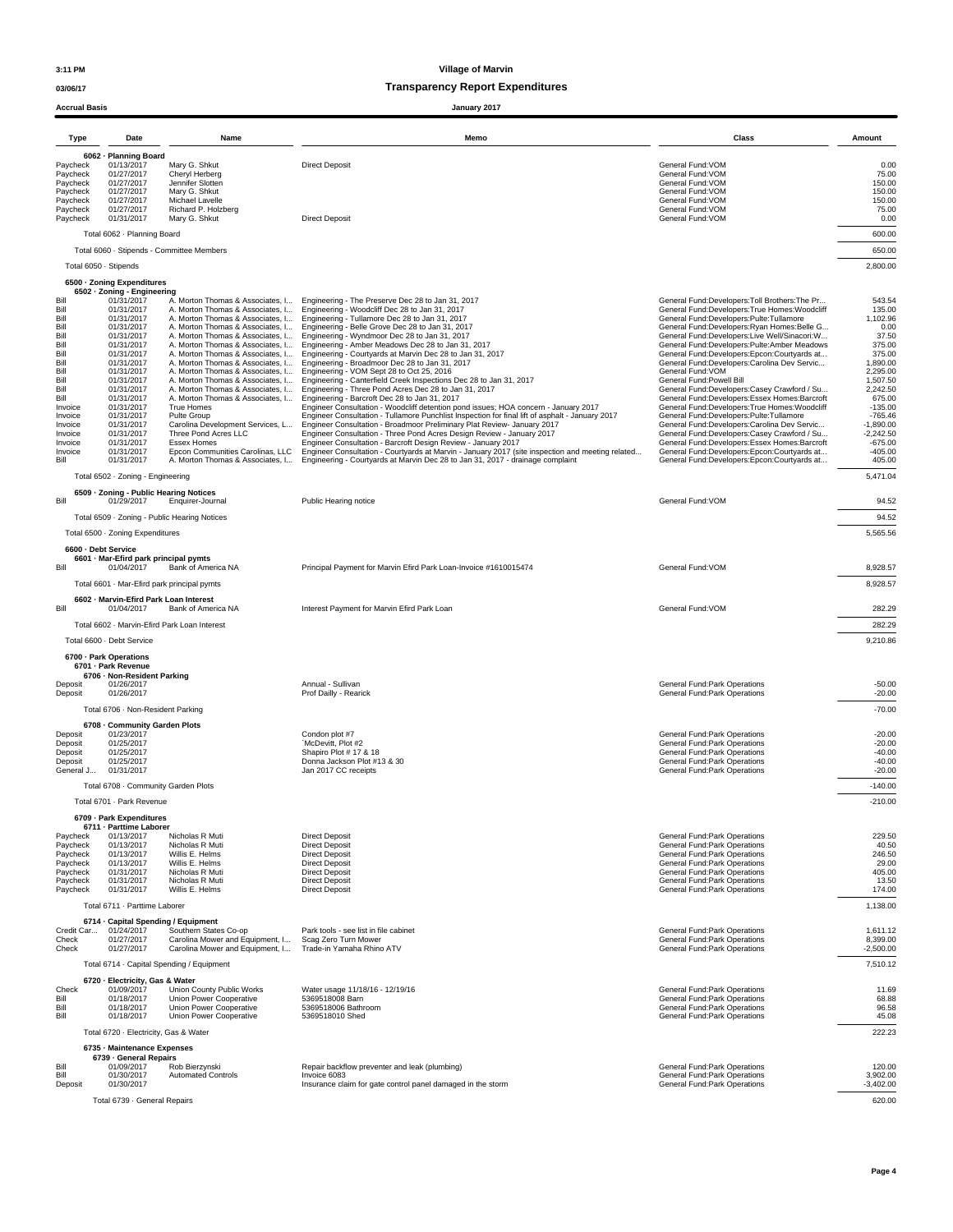### **03/06/17 Transparency Report Expenditures**

#### **Accrual Basis January 2017**

| Name<br>Date<br>Type                                                                                                                                                                                                                                                                                                                                                                                         | Memo                                                                                                                                                                                                       | Class                                                                                                                                                                                                                               | Amount                                                           |
|--------------------------------------------------------------------------------------------------------------------------------------------------------------------------------------------------------------------------------------------------------------------------------------------------------------------------------------------------------------------------------------------------------------|------------------------------------------------------------------------------------------------------------------------------------------------------------------------------------------------------------|-------------------------------------------------------------------------------------------------------------------------------------------------------------------------------------------------------------------------------------|------------------------------------------------------------------|
| 6742 · Supplies<br>01/04/2017<br>Credit Car<br>Lowes Home Improvement<br>01/09/2017<br>Credit Car<br><b>B&amp;P Food Mart</b><br>Credit Car<br>01/10/2017<br>Lowes Home Improvement<br>Credit Car<br>01/12/2017<br>Lowes Home Improvement<br>Credit Car<br>01/12/2017<br>Lowes Home Improvement<br>01/27/2017<br>Carolina Mower and Equipment, I<br>Check<br>Credit Car 01/27/2017<br>Lowes Home Improvement | wood, screws to build shelves for shed<br>Kerosene<br>50 gallon tote<br>Supplies for organizing workship and Christmas decorations<br>Return blue tote<br><b>Belts</b><br>Gas cans, locks, new tool handle | General Fund: Park Operations<br>General Fund: Park Operations<br>General Fund: Park Operations<br>General Fund: Park Operations<br>General Fund: Park Operations<br>General Fund: Park Operations<br>General Fund: Park Operations | 72.91<br>29.14<br>21.33<br>121.36<br>$-21.33$<br>140.48<br>84.09 |
| Total 6742 · Supplies                                                                                                                                                                                                                                                                                                                                                                                        |                                                                                                                                                                                                            |                                                                                                                                                                                                                                     | 447.98                                                           |
| 6744 · Vehic, Equip repair Gas & Maint<br>01/20/2017<br>Check<br>Doug Pierce<br>01/27/2017<br>Credit Car<br>QT                                                                                                                                                                                                                                                                                               | Equipment repair<br>Gas for equipment                                                                                                                                                                      | General Fund: Park Operations<br>General Fund: Park Operations                                                                                                                                                                      | 135.00<br>12.72                                                  |
| Total 6744 - Vehic, Equip repair Gas & Maint                                                                                                                                                                                                                                                                                                                                                                 |                                                                                                                                                                                                            |                                                                                                                                                                                                                                     | 147.72                                                           |
| 6752 - Small Equipment Purchases<br>01/20/2017<br>Check<br>Doug Pierce                                                                                                                                                                                                                                                                                                                                       | Purchase used chain saw                                                                                                                                                                                    | General Fund: Park Operations                                                                                                                                                                                                       | 250.00                                                           |
| Total 6752 - Small Equipment Purchases                                                                                                                                                                                                                                                                                                                                                                       |                                                                                                                                                                                                            |                                                                                                                                                                                                                                     | 250.00                                                           |
| Total 6735 · Maintenance Expenses                                                                                                                                                                                                                                                                                                                                                                            |                                                                                                                                                                                                            |                                                                                                                                                                                                                                     | 1,465.70                                                         |
| Total 6709 - Park Expenditures                                                                                                                                                                                                                                                                                                                                                                               |                                                                                                                                                                                                            |                                                                                                                                                                                                                                     | 10,336.05                                                        |
| Total 6700 - Park Operations                                                                                                                                                                                                                                                                                                                                                                                 |                                                                                                                                                                                                            |                                                                                                                                                                                                                                     | 10.126.05                                                        |
| 90000 - Capital Projects Fund FY17<br>90100 · CP - Architect / Engineering<br>Bill<br>Yarbrough-Williams & Houle, Inc.<br>01/03/2017<br>01/06/2017<br>Bill<br>ESP Associates, P.A.                                                                                                                                                                                                                           | Topo/Tree Survey<br>Construction Documents (Nov 28 thru Jan 1, 2017)                                                                                                                                       | Capital Projects Fund: Village Hall<br>Capital Projects Fund: Village Hall                                                                                                                                                          | 2.950.00<br>4.620.00                                             |
| Total 90100 · CP - Architect / Engineering                                                                                                                                                                                                                                                                                                                                                                   |                                                                                                                                                                                                            |                                                                                                                                                                                                                                     | 7,570.00                                                         |
| Total 90000 · Capital Projects Fund FY17                                                                                                                                                                                                                                                                                                                                                                     |                                                                                                                                                                                                            |                                                                                                                                                                                                                                     | 7.570.00                                                         |
| <b>TOTAL</b>                                                                                                                                                                                                                                                                                                                                                                                                 |                                                                                                                                                                                                            |                                                                                                                                                                                                                                     | 85.676.24                                                        |